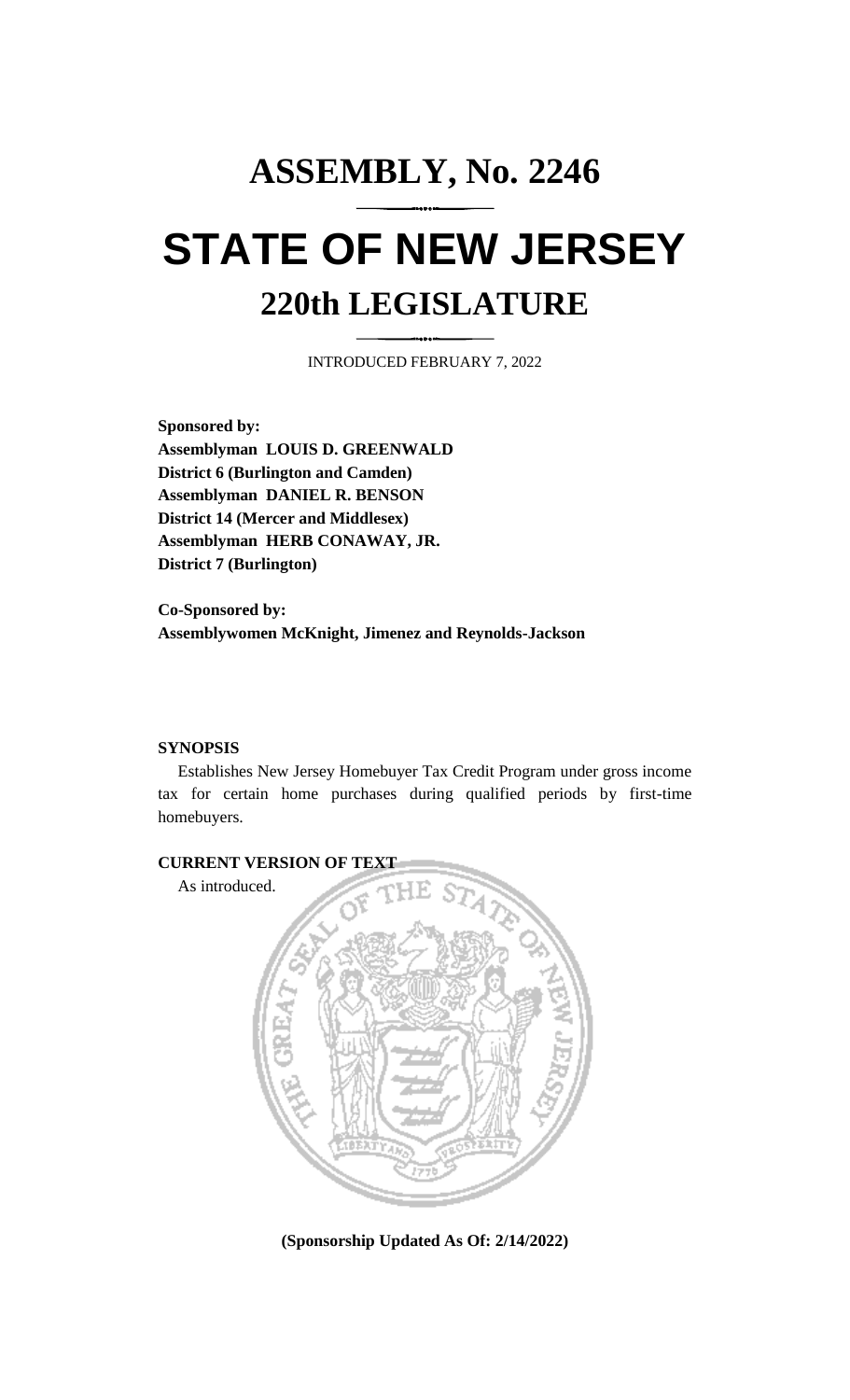**AN ACT** establishing a New Jersey Homebuyer Tax Credit Program under the gross income tax for certain home purchases during qualified periods, supplementing chapter 4 of Title 54A of the New Jersey Statutes.

 **BE IT ENACTED** *by the Senate and General Assembly of the State of New Jersey:*

 1. a. A first-time homebuyer taxpayer shall be allowed a credit against the tax otherwise due under the "New Jersey Gross Income Tax Act," N.J.S.54A:1-1 et seq., for a qualified home purchase, in an amount equal to five percent of the price paid for the purchase or \$15,000, whichever is less, and subject to the further limitations imposed by this section; provided, however, that the taxpayer intends to use the home as the taxpayer's principal residence for 36 consecutive months next following the date of the qualified home purchase.

 b. The amount of all credits allowed pursuant to this section shall not exceed \$100,000,000, to be allocated over four terms as follows:

 (1) up to \$25,000,000 for contracts of sale executed on or before the 365th day next following the effective date of 23 P.L., c. (C.) (pending before the Legislature as this bill); and

 (2) up to \$25,000,000 for contracts of sale executed after the 365th, but before the 730th, day next following the effective date of 27 P.L., c. (C. ) (pending before the Legislature as this bill).

 (3) Upon a joint resolution adopted by the Senate and General Assembly and signed by the Governor that extends the tax credit program, as prescribed by subsection g. of this section, the balance of credits allowed pursuant to an extension of the tax credit program shall be allocated as follows:

 (a) up to \$25,000,000 for contracts of sale executed on or before the 365th day next following the date the Governor signs the joint resolution; and

 (b) up to \$25,000,000 for contracts of sale executed after the 365th, but before the 730th, day next following the date the Governor signs the joint resolution.

 (4) For each term in which credits are allowed pursuant to this subsection, up to \$18,750,000 shall be allowed for qualified home purchases of new qualified residential properties, and up to \$6,250,000 shall be allowed for qualified home purchases of qualified residential properties previously occupied as a residence.

 c. The director shall establish a convenient method, which may include an Internet or other electronic format, for first-time homebuyer taxpayers to apply for a determination of their preliminary eligibility to claim a credit, which determination shall be provided by the director to the taxpayer before the taxpayer's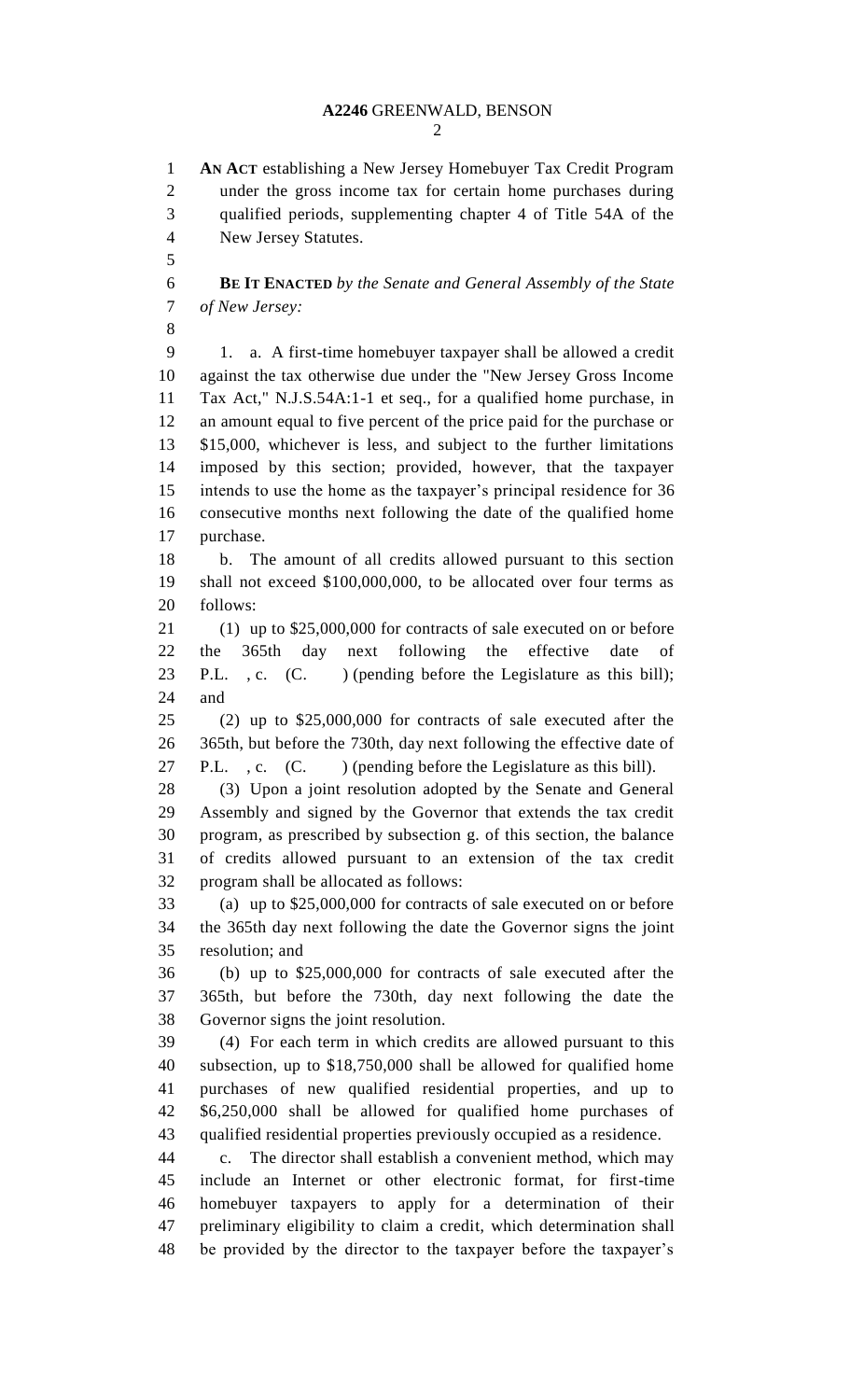#### **A2246** GREENWALD, BENSON

 intended purchase date. Notice of the director's determination of preliminary eligibility or denial of preliminary eligibility to claim a credit shall be provided to applicants in the order in which the director receives the applications, and the limits provided in this subsection shall be allocated to applications in the order in which they are received and approved by the director. No credit shall be allowed under this section for a home purchase if a determination of preliminary eligibility of that home purchase is not provided by the director. The application shall include such information as the director determines is necessary to make a prompt determination of preliminary eligibility and shall include, but may not be limited to: (1) the taxpayer's certification of intention to use the home as the taxpayer's principal residence for 36 consecutive months after the qualified home purchase; and (2) in the case of a qualified home purchase of a new qualified residential property, the home seller's certification that the new qualified residential property has never been occupied as a principal residence.

 d. (1) A first-time homebuyer taxpayer completing a qualified home purchase of a qualified residential property previously occupied as a residence within 365 days following the date of the execution of the contract of sale may claim a credit allowed pursuant to this section. To reserve a credit, the taxpayer and seller shall jointly sign and submit to the director a certification that they have entered into a fully executed contract of sale. Upon receipt of the certification, the director shall notify the taxpayer that the division has reserved the credit for the taxpayer, pending the director's receipt from the taxpayer, within 14 calendar days of settlement, of the Closing Disclosure for the qualified home purchase of a qualified residential property previously occupied as a residence.

 (2) A first-time homebuyer taxpayer completing a qualified home purchase of a new qualified residential property within 545 days following the date of the execution of the contract of sale may claim a credit allowed pursuant to this section. To reserve a credit, the taxpayer and seller shall jointly sign and submit to the director a certification that they have entered into a fully executed contract of sale. Upon receipt of the certification, the director shall notify the taxpayer that the division has reserved the credit for the taxpayer, pending the director's receipt from the taxpayer, within 14 calendar days of settlement, of the Closing Disclosure for the qualified home purchase of a new qualified residential property.

 e. The total amount of the credit allowed shall be divided and applied in equal amounts for three consecutive taxable years, beginning in the taxable year of the purchase and continuing in the next two taxable years. The amount of the credit allowed shall be applied against the tax otherwise due under N.J.S.54A:1-1 et seq. in each taxable year after all other credits and payments allowed in the taxable year. If the credit allowed reduces the tax liability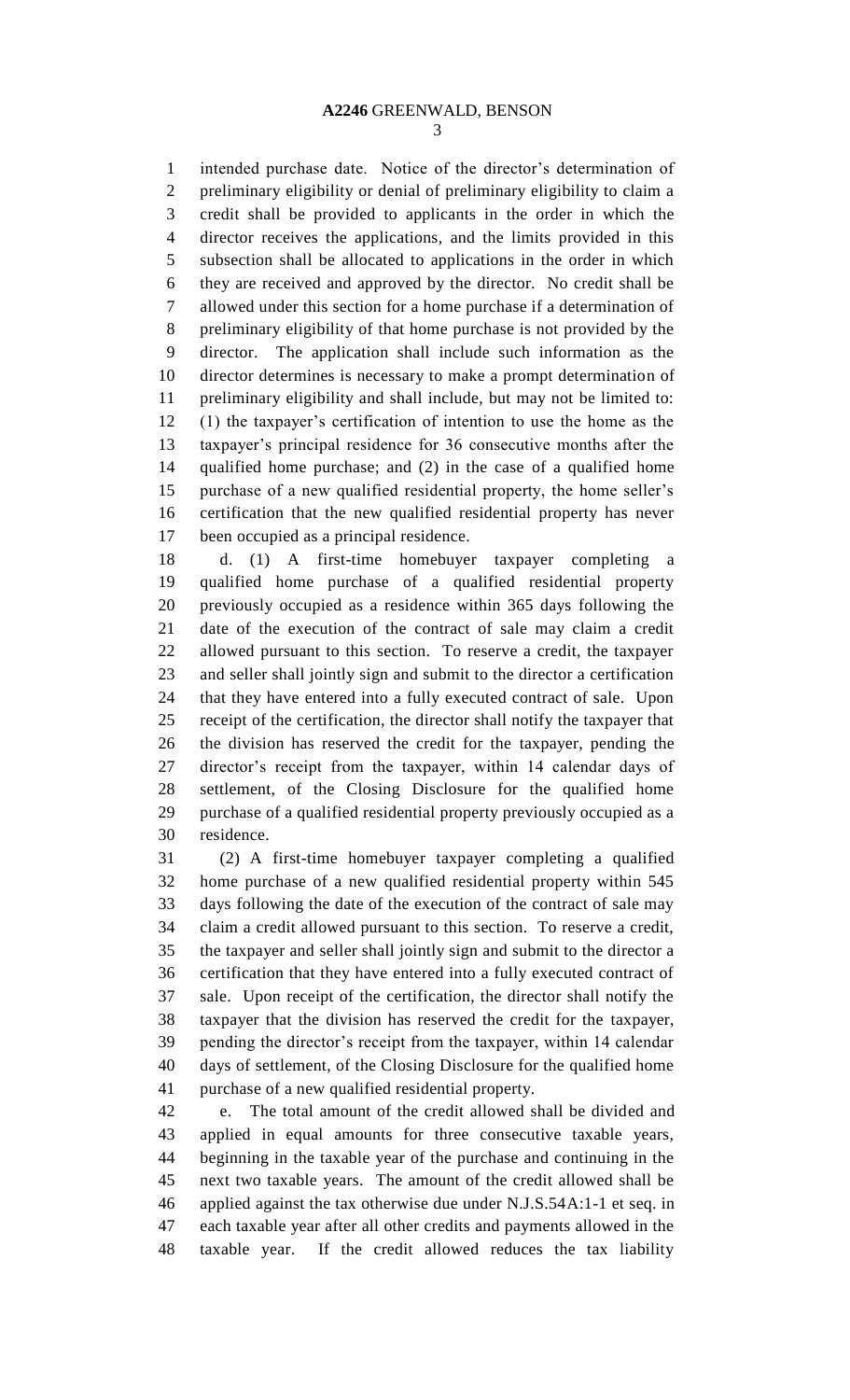otherwise due to zero, any amount of the credit remaining shall be paid to the taxpayer as a refund of an overpayment of tax pursuant to N.J.S.54A:9-7, provided however, subsection (f) of that section, concerning the allowance of interest, shall not apply. The director shall determine the form and manner by which a first-time homebuyer taxpayer shall apply for and be eligible to receive a refund of an overpayment pursuant this section.

 f. (1) A taxpayer shall be required to repay the amount of all credits applied upon a determination by the director that a credit applied for and claimed against tax otherwise due, or for which a refund of tax is paid, does not meet the requirements of this section, including but not limited to:

 (a) the failure of a first-time homebuyer taxpayer to use the home as the taxpayer's principal residence for 36 consecutive months after the home purchase; or

 (b) the use of an agent to conceal the identity of the true purchaser of the home for purposes of claiming more than one credit pursuant to this section.

 (2) In the event of the death of a first-time homebuyer taxpayer occurring on or before the 36th consecutive month next following the date of the qualified home purchase, any heir of the taxpayer to whom the home is devised shall:

 (a) meet the definition of "first-time homebuyer taxpayer" pursuant to subsection h. of this section; and

 (b) use the home as the principal residence of the devisee for the balance of the 36 consecutive months next following the date of the qualified home purchase.

 If a devisee fails to meet any qualification required pursuant to this paragraph, then the balance of the credit shall be disallowed for all taxable years next following the taxable year in which the death of the taxpayer occurs.

 g. (1) No later than the 1,095th day next following the 33 effective date of P.L., c. (C. ) (pending before the Legislature as this bill), the Office of Revenue and Economic Analysis in the Department of the Treasury shall prepare and submit a report to the Governor and, pursuant to section 2 of P.L.1991, c.164 (C.52:14-19.1), to the Legislature. The report shall analyze the costs and benefits of the tax credit program provided by this section, including but not limited to:

(a) the impact of the tax credit program on State revenues;

 (b) the extent to which home purchases by first-time homebuyers, including but not limited to purchases of new qualified residential property, increased during the terms the tax credit was available, as compared with historical trends and comparable housing markets outside of New Jersey;

 (c) whether the data suggests that a two year extension of the tax credit program may have a material, positive impact on the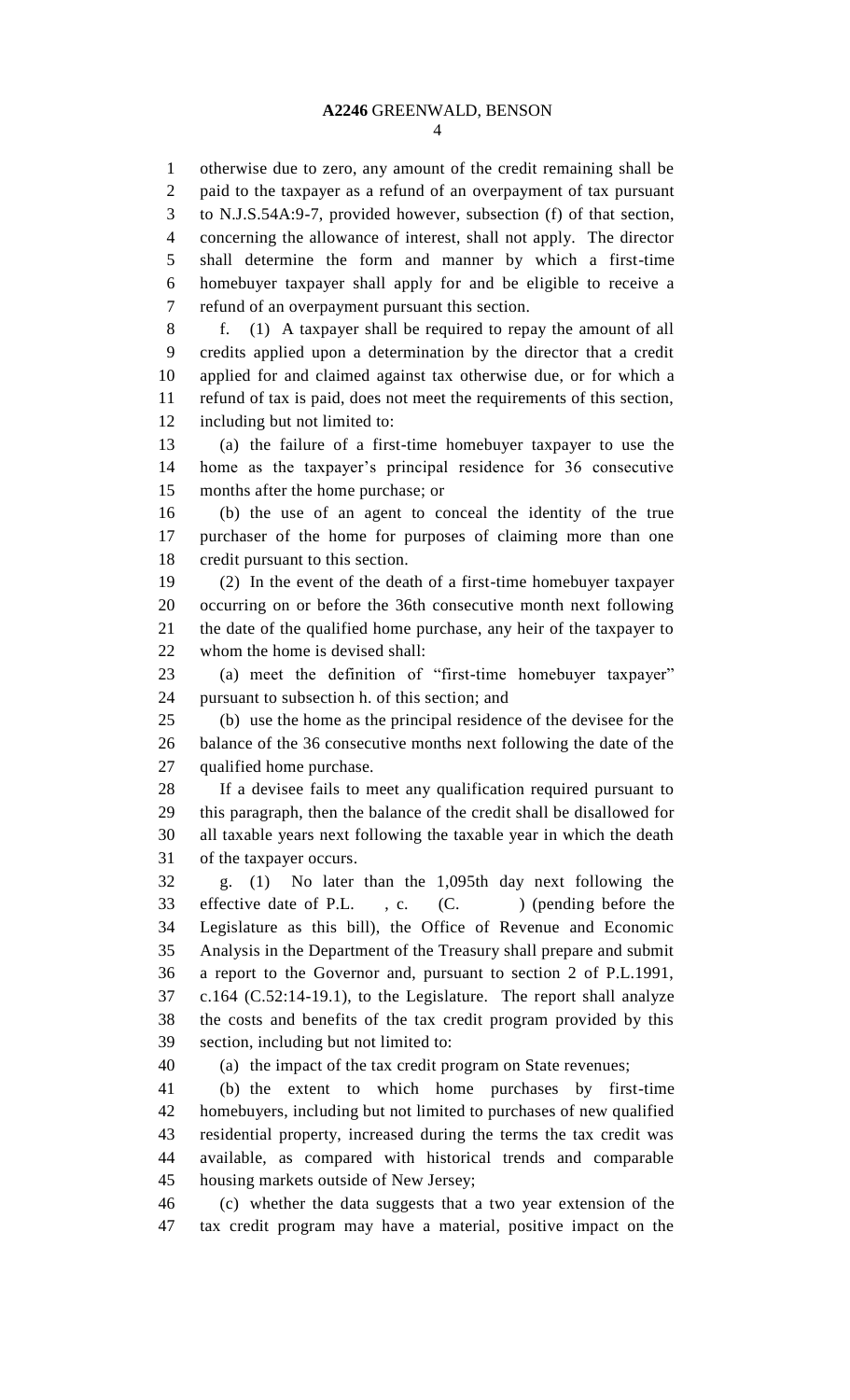State's construction, real estate, and any other sectors of the State economy;

 (d) whether the fiscal condition and outlook of the State has materially changed such as to materially affect the purpose underlying the program to promote home ownership and strengthen key sectors of the State's economy; and

 (e) any other information determined by the Office of Revenue and Economic Analysis to be relevant to the costs and benefits of the tax credit program to the State.

 (2) Upon receipt of the report pursuant to this subsection, the Legislature may adopt and the Governor may sign a joint resolution that extends the tax credit, pursuant to paragraph (3) of subsection b. of this section, for an additional two years, except as otherwise provided in this section.

h. As used in this section:

"First-time homebuyer taxpayer" means a taxpayer:

(1) who is a State resident and a natural person;

 (2) who has not previously owned qualified residential property; and

 (3) whose most-recently reported New Jersey gross income, combined with the most-recently reported New Jersey gross income of all other individuals expected by the taxpayer to be permanent residents of the qualified residential property for more than 180 days of the next succeeding taxable year, including but not limited to the taxpayer's spouse or domestic partner, shall not exceed at the 26 time the contract of sale is executed:

(a) \$118,000 for households with no more than two persons, or

(b) \$135,000 for households with three or more persons.

 "New qualified residential property" means a dwelling unit not previously occupied as a residence.

 "Qualified residential property" means a dwelling house, a condominium unit under the form of real property ownership provided for under the "Condominium Act," P.L.1969, c.257 (C.46:8B-1 et seq.), a unit in a cooperative or mutual housing corporation, a unit in a horizontal property regime under the form of real property ownership provided under the "Horizontal Property Act," P.L.1963, c.168 (C.46:8A-1 et seq.), a unit in a continuing care retirement community, or a manufactured home that is taxable as real property or that is installed in a mobile home park.

 "Qualified home purchase" means the acquisition, by sale, of a qualified residential property that is occupied as a first-time homebuyer taxpayer's principal residence or the construction of a new qualified residential property paid for by the taxpayer and occupied as the taxpayer's principal residence; provided, however, that the value of the qualified residential property does not exceed \$560,000 at the time the contract of sale is executed.

 "Principal residence" means a qualified residential property actually and continually occupied by a first-time homebuyer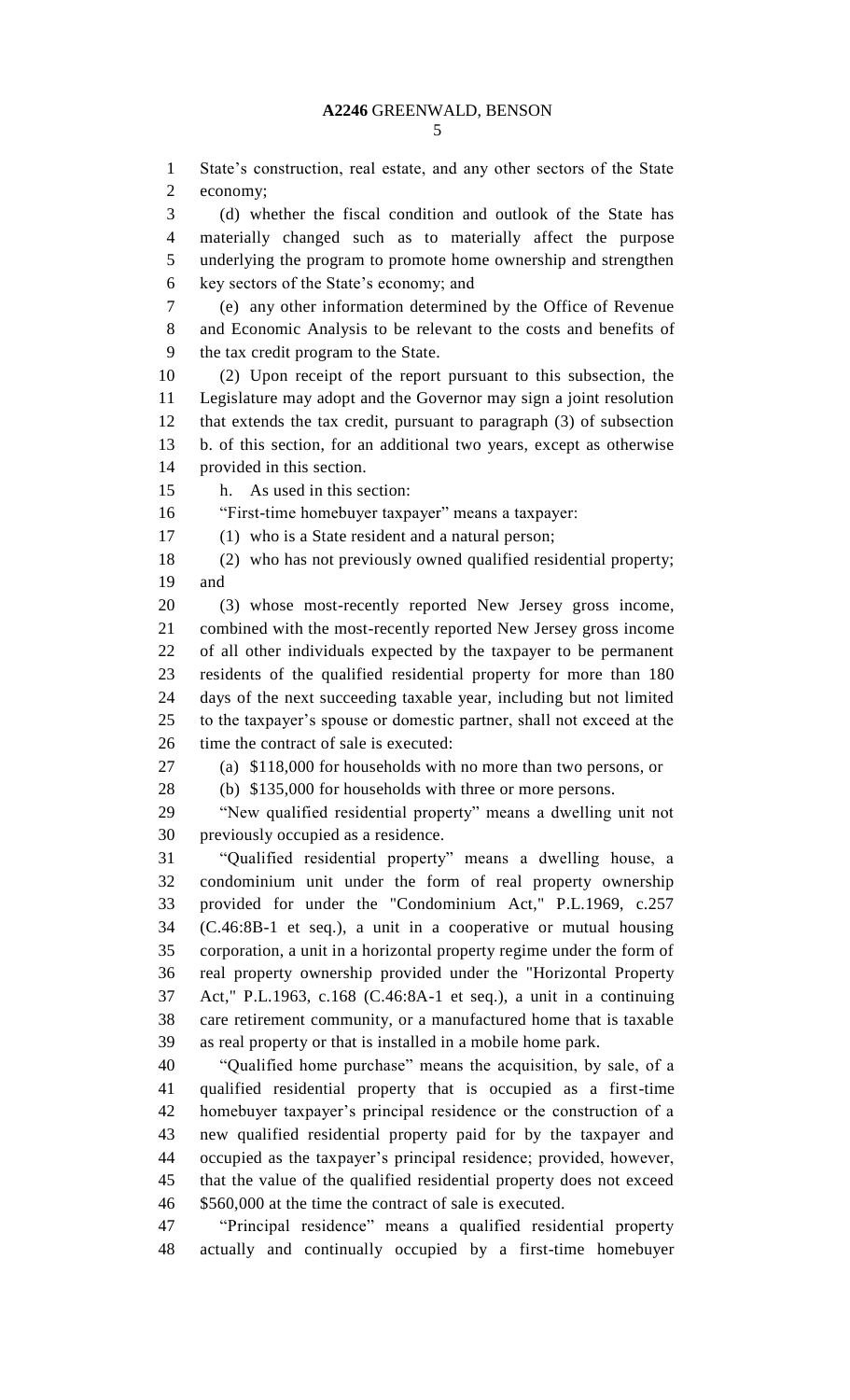#### **A2246** GREENWALD, BENSON

 taxpayer as the taxpayer's permanent residence, as distinguished from a vacation home, property owned and rented or offered for rent by the taxpayer, and other secondary real property holdings.

 i. Notwithstanding any provision of P.L.1968, c.410 (C.52:14B-1 et seq.) to the contrary, the director may adopt immediately upon filing with the Office of Administrative Law such regulations as the director deems necessary to implement the provisions of this act, which shall be effective for a period not to exceed 180 days following the date of enactment of P.L. , c. (C. ) (pending before the Legislature as this bill) and may thereafter be amended, adopted, or readopted by the director in accordance with the requirements of P.L.1968, c.410. The regulations may include examples of circumstances in which repayment of credit amounts are required, manner and terms of repayment, and circumstances in which a waiver of repayment maybe granted in the discretion of the director.

 

 2. This act shall take effect on the first day of the sixth month next following the date of enactment.

## STATEMENT

 This bill establishes the New Jersey Homebuyer Tax Credit Program under the gross income tax.

 To qualify for the credit, a taxpayer is required to: (1) be a first- time homebuyer; and (2) enter into a contract of sale on a qualified home purchase within certain prescribed dates. For qualifying new home purchases, a taxpayer has 18 months from the contract of sale in which to complete the purchase. For qualifying previously occupied homes, a taxpayer has 12 months from the contract of sale in which to complete the purchase. The taxpayer is also required to occupy the property as her or his principal residence for at least three consecutive years after the date of the purchase.

 The tax credit provided by the bill is refundable and is allowed for up to \$15,000 or five percent of the purchase price, whichever is less. The total credits available are capped at \$100 million, with up to \$25 million allocated for qualified home purchases made between the effective date of the bill and up to one year thereafter; and up to \$25 million allocated for qualified home purchases made after one year, but before two years, after the effective date of the bill. If the tax credit program is renewed, up to \$25 million is available for qualified home purchases made up to one year after the renewal date; and up to \$25 million is available for qualified purchases made between one year, but before two years, after the date the program is renewed. For each year the program is in effect, up to \$18.75 million is allocated for purchases of newly constructed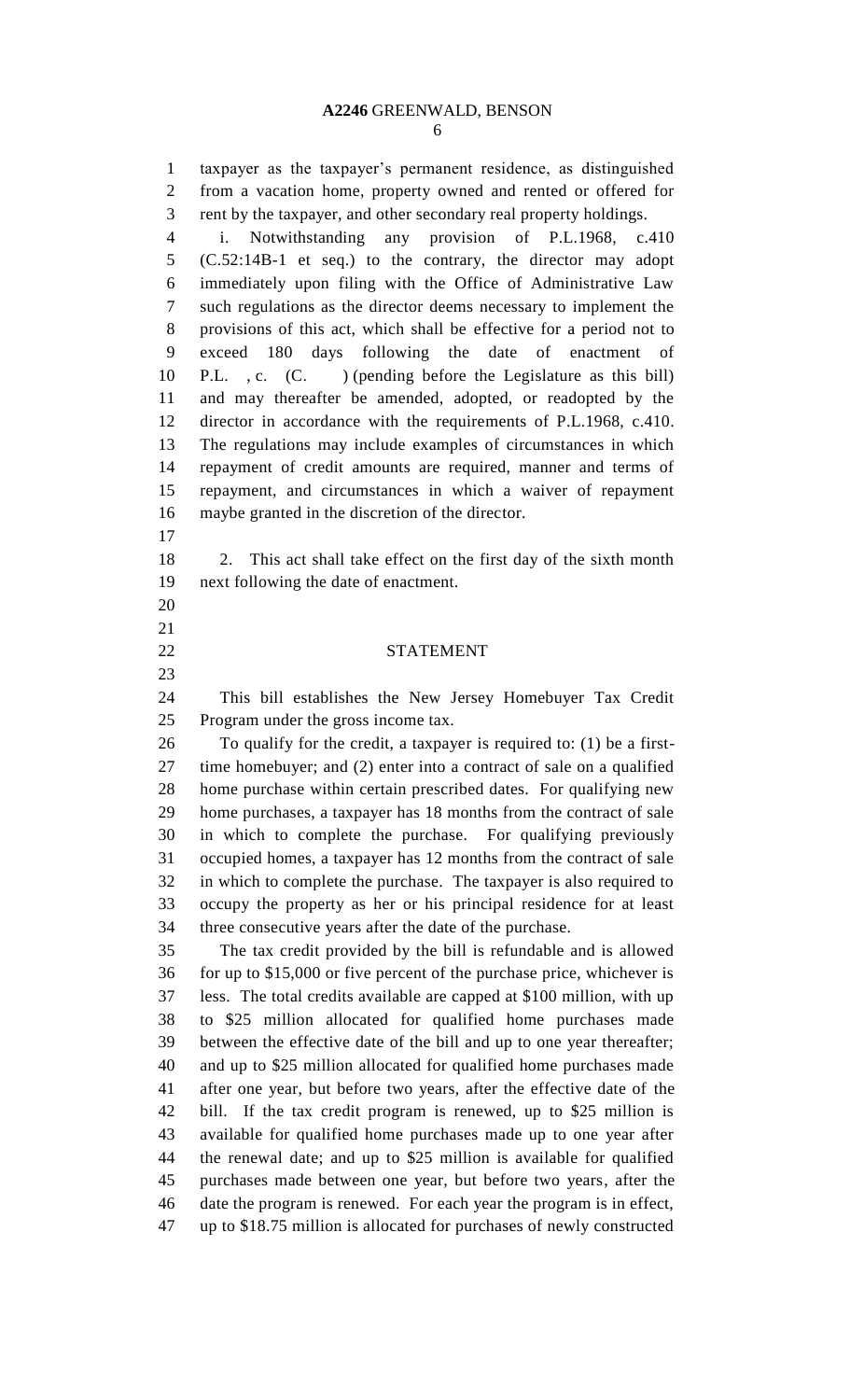homes not previously occupied, and up to \$6.25 million is allocated for purchases of previously occupied homes.

 The credit is only available to taxpayers who are New Jersey residents, are natural persons, and have not previously owned qualified residential property. Moreover, the New Jersey reported gross income of the taxpayer, combined with the New Jersey reported gross income of other individuals expected to be permanent residents of the property (domiciled for more than 180 days of the year), cannot exceed: (1) \$118,000 for households with up to two persons; and (2) \$135,000 for households with three or more persons. The value of the qualified residential property 12 likewise cannot exceed \$560,000.

 The credit is provided on a first-come, first-serve basis, and the claiming of the credit for personal income tax filing purposes will be divided into three equal credit amounts claimed over three taxable years. The terms of the credit require that the home continue to be occupied as the taxpayer's principal residence for three years.

 If the taxpayer fails to use the home as his or her principal residence for at least 36 months next following the date of the qualified home purchase, then the taxpayer must pay back the full amount of the credit received. Likewise, if the Director of the Division of Taxation in the Department of the Treasury determines that a taxpayer has used a strawman to make more than one qualified home purchase, in order to "flip houses" and claim multiple credits pursuant to the bill, then the taxpayer is required to pay back the full amount of all credits received; this prohibition is not intended to preclude the use of a real estate agent or broker in facilitating a qualified home purchase. In the event the taxpayer dies during the 36 months the qualified residential property is required to be used as the taxpayer's principal residence, then any heirs to whom the property has been bequeathed are required to: (1) meet the definition of "first-time homebuyer taxpayer"; and (2) use the property as that heir's or heirs' principal residence for the balance of the 36 months; otherwise, the credit is disallowed for all tax years beginning after the death of the original purchaser/taxpayer.

 After the end of the second year in which this program is operational, the Office of Revenue and Economic Analysis in the Department of the Treasury is required to prepare and submit a report to the Governor and Legislature to study the efficacy of the tax credit program. This report, at a minimum, is required to include: (1) the impact of the tax credit program on State revenue; (2) the extent to which home purchases by first time homebuyers (including purchases of new qualified residential property) increased during the period the tax credits were available; (3) whether the data suggests that a two year extension of the tax credit program may have a material, positive impact on the State's